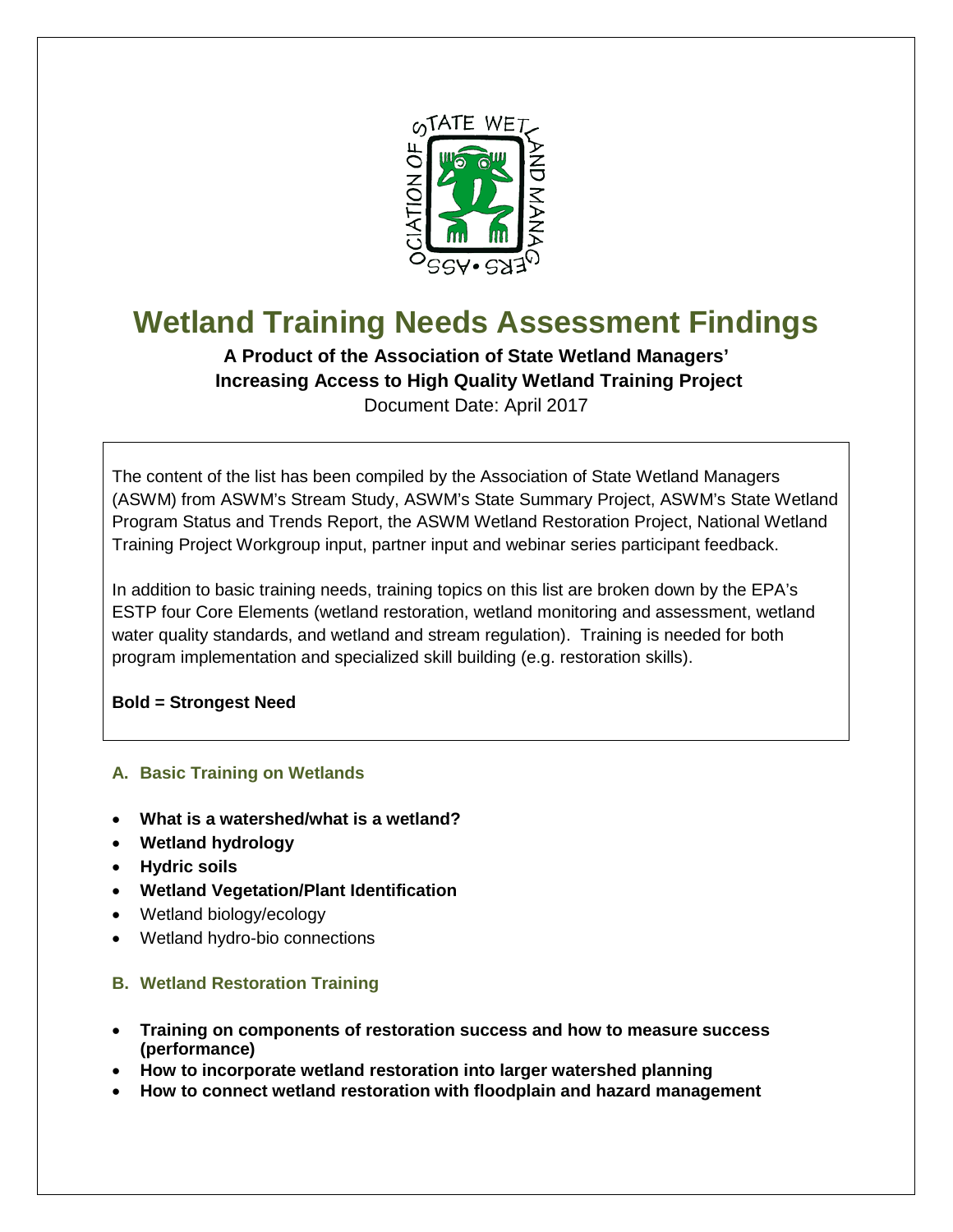## **(Wetland Restoration Training, continued)**

- How to develop performance standards for restoration projects
- How to prioritize restoration site selection
- How to read the landscape for restoration potential
- How to select the right wetland restoration team
- How to prepare a good wetland restoration plan
- How to access and use comprehensive GIS data layers for restoration planning and design
- Training on restoration techniques; Examples include:
	- o How to design a wetland
	- o How to develop a water budget
	- o How to manage invasive species
	- o How to restore specific wetland types

#### **C. Wetland Monitoring and Assessment Training**

- **Training on targeted monitoring and assessment tools**
- **Guidance on how to adapt targeted monitoring and assessment tools for their state (RAMs, IBIs)**
- **How to effectively use monitoring and assessment tools to measure success (performance)**
- Mapping and other technology
- QA/QC for wetland mapping
- Training on how and when to use Hydrogeomorphic Assessments (HGM)
- Measuring functional uplift
- How to target data collection to support program goals
- Field-based training to see and test on real-world examples

#### **D. Wetland Water Quality Standards Training**

- **Training for states that rely on 401 certifications on how wetland water quality standards can strengthen their protection of wetlands**
- What makes WQ standards for wetlands unique from other standards
- Sharing of models, templates and lessons learned

#### **E. Wetland and Stream Regulation Training**

- **Training on strategies to strengthen 401 certification programs**
- **Orientation to the Clean Water Act and Section §404 Program**
- **Basics – hydrology, soils, plants, biology, hydro-bio connections, etc.**
- **Training on wetland-specific regulatory topics** (especially for junior staff), such as what is a wetland regulatory program, when to deny a permit, how to integrate requirements into permits; how to develop, implement and evaluate mitigation requirements; and how to evaluate outcomes.
- How to review a restoration permit application
- Training on in lieu fee programs and mitigation bank development/financial and legal planning
- Training on energy project wetland impacts and permitting considerations
- How to use functional uplift measures in mitigation assessment